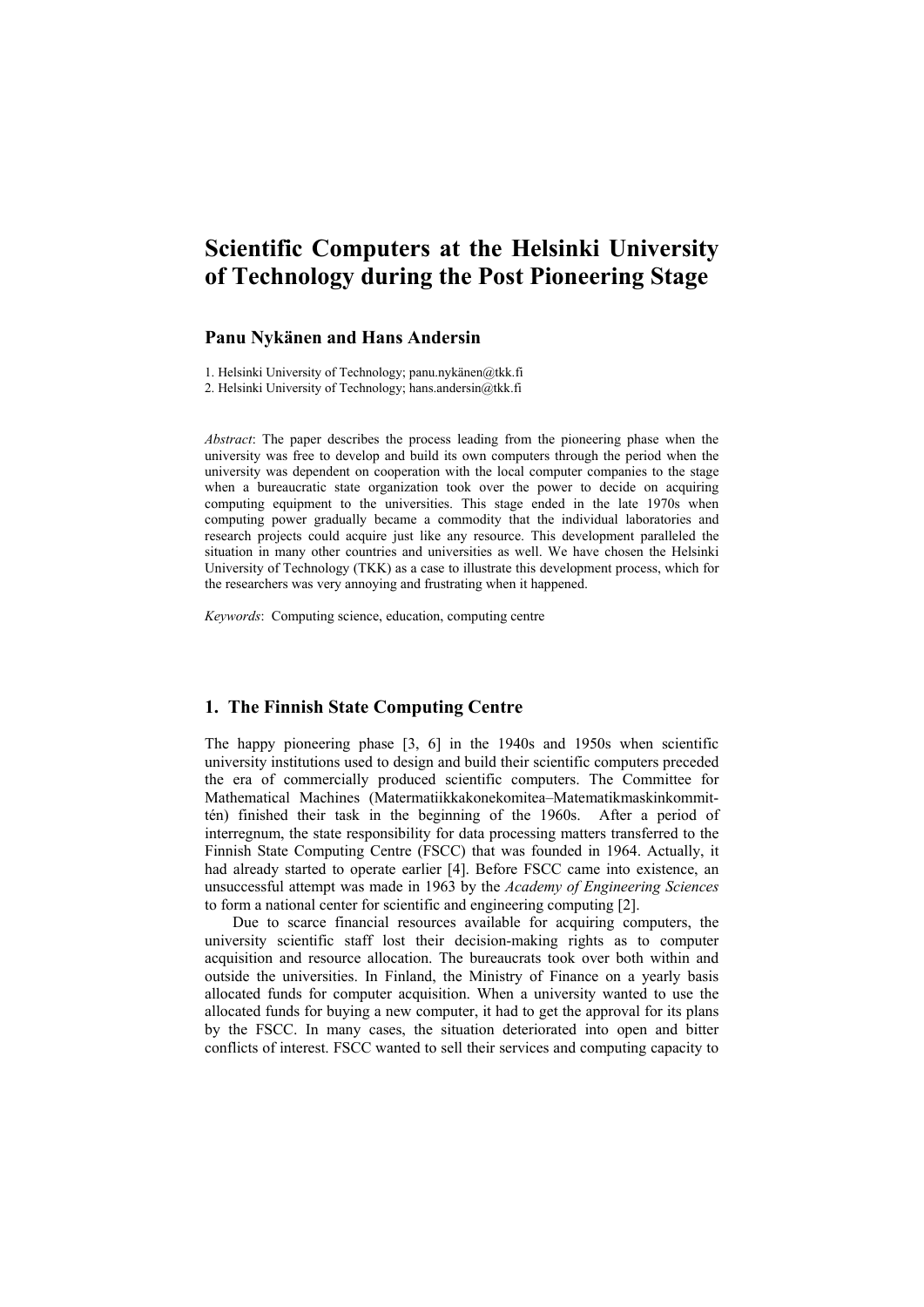the universities instead of letting them buy their own computers. FSCC also wanted to push certain computer brands instead of giving the universities free hands. One of the reasons was their belief in the blessings of standardization. Another reason was that the bureaucrats generally mistrusted the competence of university professors to make rational decisions in selecting the best computer.

FSCC acquired its first large-scale scientific computer, an Elliott 503, in the mid-1960s. Interestingly enough, they physically placed it in the Helsinki University of Technology (HUT, in Finnish TKK) main building and TKK students and research workers heavily used it.

#### **2. The Finnish Cable Works Becomes a Major Player**

In December of 1958, Björn Westerlund was chair and CEO of the Finnish Cable Works (later Nokia). He suggested to the board of directors that one could add computers to the product program of the company. This resulted in giving the mathematician Olli Lehto (today a member of the Academy of Finland) the task of founding an electronic division within the Cable Works. In addition to Lehto the Cable Works' Electronic Division hired Tage Carlsson who then worked with the Committee for Mathematical Machines. They also added Lauri Saari from VTT (State Institute of Technical Research and Development) to the staff of the Electronic Division. When IBM – that already had Hans Andersin from the Committee of Mathematical Machines on board – hired Olli Varho (who later became the president of IBM Finland) from the Committee, this meant that all the key resources of the Committee were divided between the two major players in the computer market in Finland [3].

In the beginning, the Finnish markets alone were not big enough to attract other large international computer companies except IBM. During the cold war period, however, the Finnish foreign trade was heavily directed towards the Soviet Union and the big international computer companies apparently wanted to take advantage of this situation. In 1961, this led to agent agreements between the Cable Works and the French *Compagnie des Machines Bull* (CMB) with punched card machines and the computers Gamma 10 and Gamma 30 on one hand and the Swedish *Facit* with peripheral equipment on the other. Earlier the Cable Works already had agreements with the German *Siemens* and the British *Elliott Brothers* The agreements included sale to the Soviet Union [1].

The Finnish computer market was from now on for some time divided between IBM and the Cable Works (representing CMB, General Electric, Siemens, Facit, and Elliott). The Helsinki University of Technology (TKK) had to balance between these two major players. Cable Works was more technically and less commercially oriented than IBM and it attracted the engineers both at TKK and at VTT Technical Research Centre of Finland.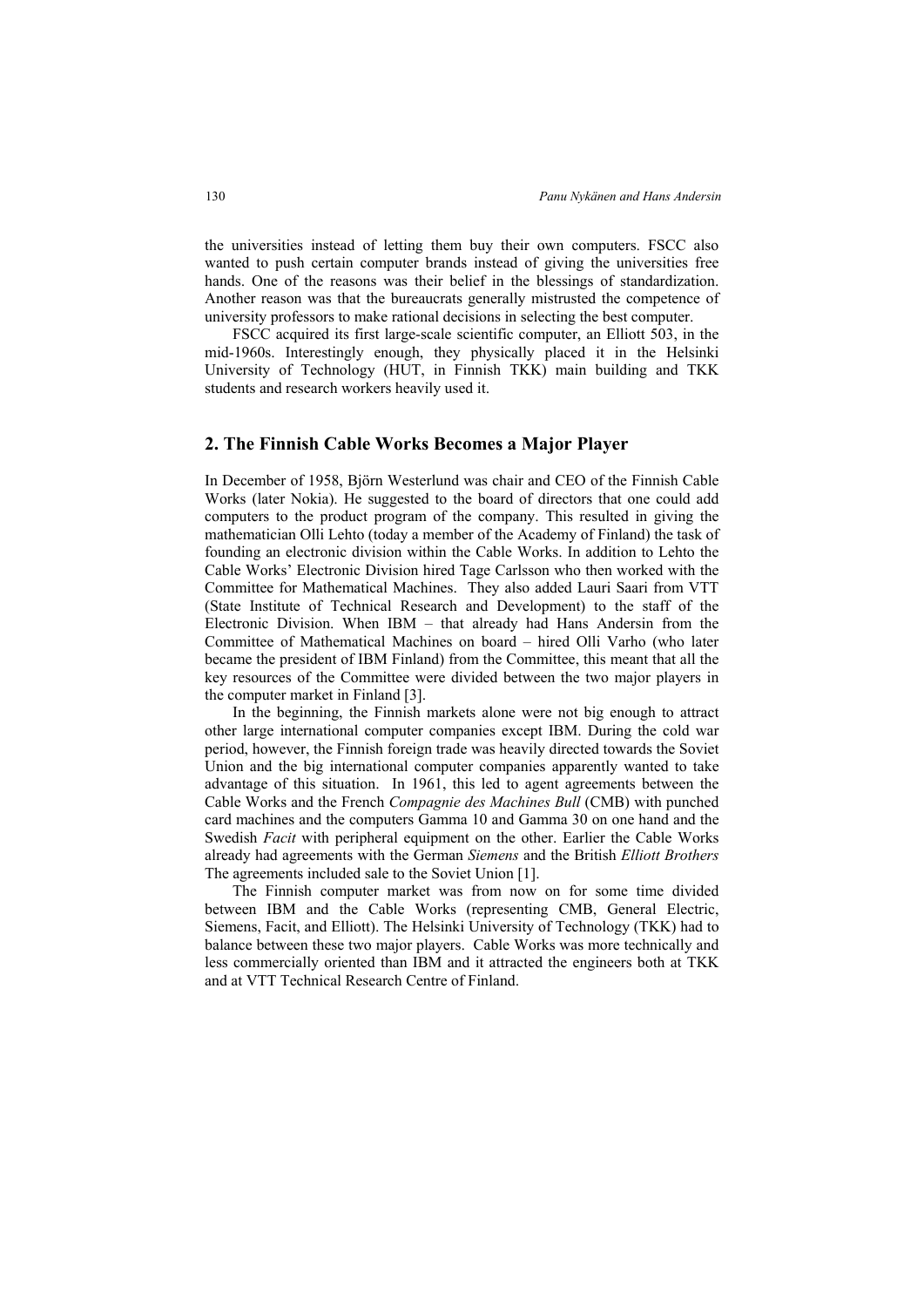## **3. The First Scientific Computers at HUT/TKK**

For users of scientific computers there were several possibilities to use computers outside TKK. Many scientists used the Postal Savings Bank IBM 650, the first operational computer in Finland, for their scientific and engineering computing needs already at the end of the 1950s. In 1960 TKK started to use the newly acquired Elliott computers (803 and later 503) of the *Finnish Cable Works.* When the *Northern Europe University Computing Centre* (NEUCC) opened in Copenhagen in the mid-1960s, equipped with a world class scientific IBM 7090, many TKK users were among its clients. In addition, many of the companies having acquired computers suitable for scientific applications made their equipment available for TKK users.

Despite the abundance of computing power available outside TKK, the university appointed in September of 1960 a committee to investigate the need for computers inside TKK. The committee was chaired by Professor Erkki Laurila (Prof. of Technical Physics, later member of the Academy of Finland) with Professor Pentti Laasonen (Prof. of Strength of Materials) and assistant professor Olli Lokki (Prof. of Applied Mathematics) as members. The committee recommended that a scientific computer be acquired by TKK to avoid being too dependent on outside computers. Additionally, the computer education would require, according to the committee, that the students experience a possibility for "hands on" use of computers. The committee did not believe that the idea of the Finnish State providing a centralized computing resource would materialize for a long time to come. On the contrary, TKK could sell computer excess time to the State [7].

Because the computer would require local maintenance service and cooperation with the computer manufacturer, the feasible alternatives were only the IBM 1620 and the Elliott 803. The final decision was in favor of the Elliott computer due to the higher maintenance cost of the IBM machine and because the Computer Center of the Helsinki University had just decided in favor of the IBM 1620. IBM submitted a new proposal to TKK in March that in economic terms was almost identical to the Cable Work's proposal. This proposal was turned down but the IBM offer to give free computer time to TKK was gratefully accepted [8]. Consequently, the decision occurred by a wish to strike a balance between the two main players in the Finnish market. It was clearly also a gesture of friendship towards the Finnish Cable Works that had just begun its struggle for market shares in the Finnish Market.

The funds needed for the purchase were allocated in the State budget in January 1961 and in March, they made the decision to fund a computing Center at TKK. Rector Jaakko Rahola was to sign the agreement with the Cable Works. One of the motives for acting swiftly was the fact that computers got obsolete in no time at all. If TKK had not approved the delivery of the one-year-old Elliott 803, the delivery time of an updated version would have stretched out to be at least nine months. The Cable Work's Elliott 803 was free for delivery in April of 1961, which implied that the computer education would begin the same year. The university placed the TKK Computing Centre as a part of the Institution for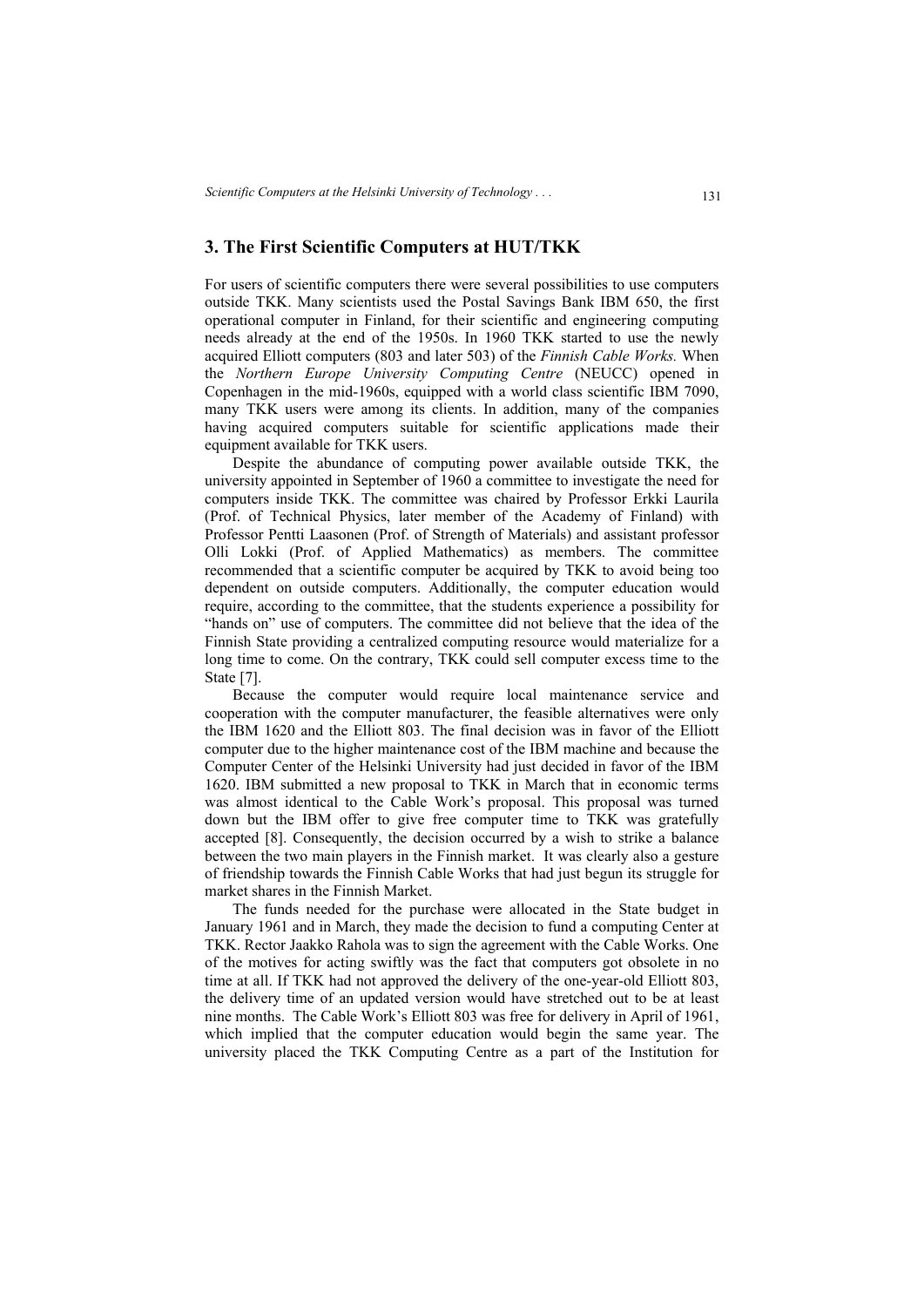Applied Mathematics. Later, they replaced the 803A with an 803B and simultaneously they added an IBM 1620 to the equipment of the TKK Computer Centre, probably in order to create a balance between the two main competitors IBM and the Cable Works.

When TKK Computer Centre moved 1968 from the old facilities of TKK in Helsinki City Centre to the Otaniemi Campus area, the laboratory got better possibilities for independent work.

### **4. The Bank of Finland Enters the University Computer Scene**

A large step towards centralized university computing in Finland occurred during the end of the 1960s when the *Bank of Finland* allocated funds for acquiring largescale scientific computing capacity to the universities in Finland. They purchased a Sperry Rand Univac 1108 and gave it to the FSCC to run. This caused a massive protest action among the universities that feared that the dictatorial FSCC would now put an end to all independent purchase of computers by the universities. As a compromise, they allowed the universities to buy terminal computers and equipment; they purchased 150 terminals and placed them at the universities all around the country.

TKK was very discontent with the situation but was finally able in 1970 to purchase a modern time sharing system, Hewlett Packard 2000, which served the basic courses of computer programming during some years to come [5]. The situation with regard to increasing the capacity of the TKK computing centre did not improve, however. The strategy of the bureaucrats was still to maximize the use of the centralized scientific computer capacity at the FSCC by allocating new computer money only to the peripheral universities. TKK was of the opinion that this strategy had stalled its development for nearly a decade. An interesting part of the history of computing at TKK, was the 1974 purchased MIR-2 computer that was manufactured by *Kievskij Zavod elektronnyh vytsislitelnyh i upravljajuštšihmašin* in USSR. They acquired the computer as a part of the bilateral export - import agreement between Finland and USSR, and as the payment for it was a huge amount of surplus eggs. Some of the bureaucrats could see MIR-2 as an addition to the computing capacity of TKK, but the director of the TKK computing center, Olli Lokki, warned of this point of view in his inauguration speech. Instead, TKK's own and several western researchers keenly familiarized themselves with MIR-2 as a rare example of a Soviet way to design computer architecture [9, 5].

A rebellious act by TKK was to save the money that had been allocated for other investments and expenses and use the resulting funds to buy a new computing system without asking anyone's permission. They installed a Digital Equipment Corporation's DEC System 20 during the first half of 1978 at the TKK Computer Centre and it served well for almost ten years.

Some of the research groups at TKK were able to obtain permission to buy their own computers. Most of these were minicomputers such as the PDP-8, PDP-11, and PDP-15 that started to appear in various laboratories in the beginning of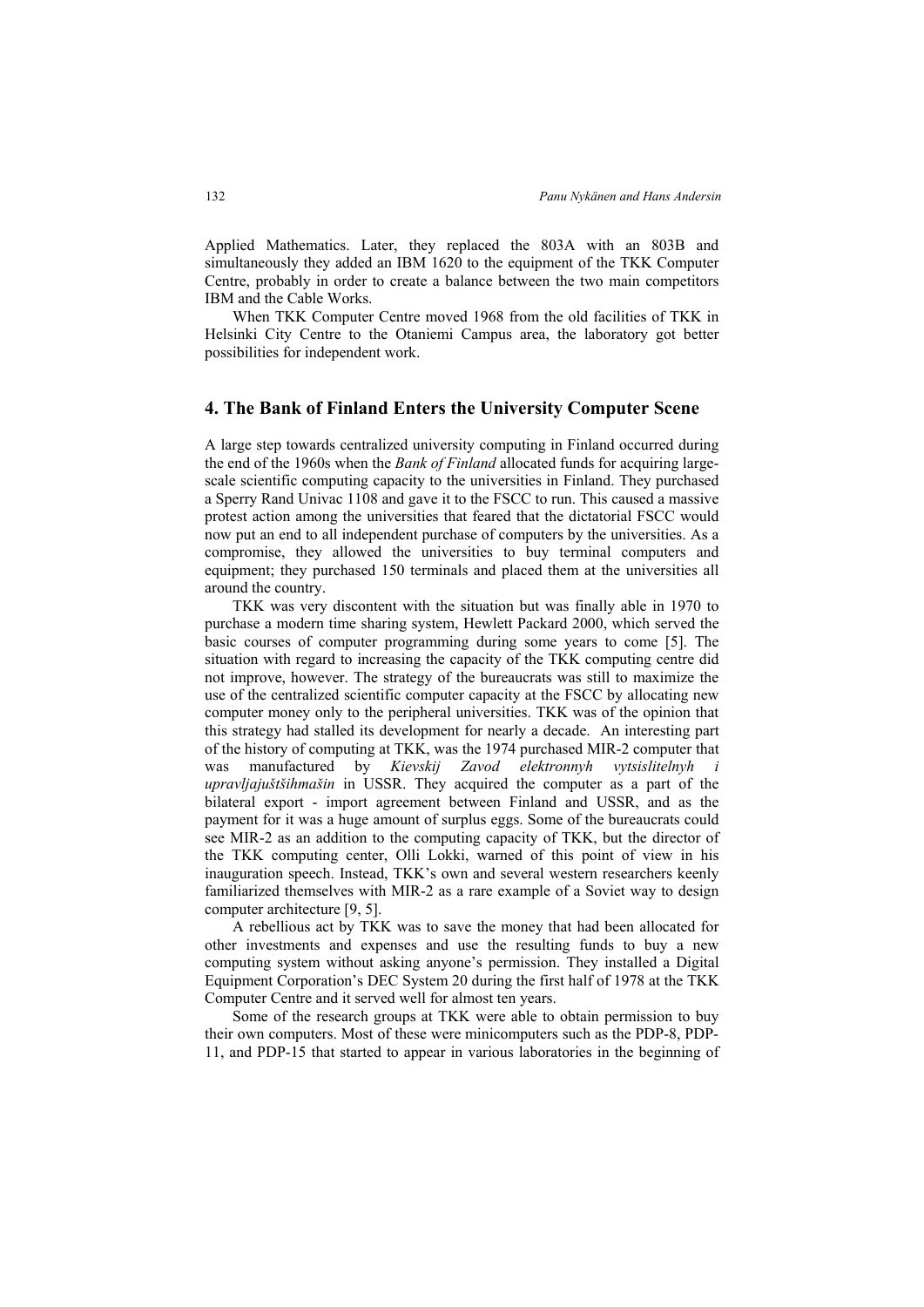the 1970s, mostly in dedicated applications such as process control tasks. The purchases of such small computers became deregulated and the discontent with FSCC among the university research staff diminished.

# **5. Concluding Remarks**

The commercialization of computer and software design and manufacturing affected the universities in several ways. A positive result was the fact that most of the new commercial computers were more reliable and had more software capabilities than the ones built in the universities. At the same time, the need for scientific computing capacity grew beyond all limits at the universities and the government took the power to control the use and purchasing of the machinery. A negative result of the commercialization was that the innovative power and specialized know-how of university research workers was left untapped. This development was typical for most small countries.

One of the reasons for the State centralized computer policy was the wide spread belief in the blessings of standardization. It looked like that the bureaucrats generally mistrusted the competence of university professors to make rational decisions in selecting the best computer.

Despite of the limiting and often frustrating restrictions put on the universities, TKK was able to find the right shortcuts and ways to stay in the main stream of the development during the period of two decades covered by this report. We could observe five different strategic directions. These include: (a) Some TKK institutions continued to build special purpose computers for their own use, (b) some TKK institutions used outside computer resources for fulfilling their needs for computing power, (c) the establishment of a TKK computing center, (d) TKK took part in using FSCC computer resources, and (e) some TKK institutions bought computers for their own use.

## **References**

- [1] Aaltonen, Aarre. Nokian elektroniikkateollisuuden synty: nuorten kokeilijoiden ja keksijöiden pajasta huipputeollisuudeksi. pp. 118–119. [The birth of the electronics industry at the Nokia Corporation.] Tienari, Martti. (ed.). Tietotekniikan alkuvuodet Suomessa. Gummerus Kirjapaino Oy, Jyväskylä 1993.
- [2] Nykänen, Panu. Tekniikan tiennäyttäjät. Teknillisten tieteiden akatemia 1957–2007. pp. 47–48. [The history of the Finnish Academy of Technology.] Gummerus Kirjapaino Oy, Jyväskylä 2007.
- [3] Paju, Petri. "Ilmarisen Suomi" ja sen tekijät. Matematiikkakonekomitea ja tietokoneen rakentaminen kansallisena kysymyksenä 1950-luvulla. English Summary [Building "Ilmarinen's Finland". The Committee for Mathematical Machines and computer contruction as a national project in the 1950s]. Turun yliopiston julkaisuja C 269. pp. 440 – 457.
- [4] Pietarinen, Ilmari. Kun Suomen tietotekniikkaa ohjailtiin neuvottelemalla Tietotekniikan neuvottelukunta 6.11.1975 – 31.12.1991. pp. 273–274. [The history of the committee of the